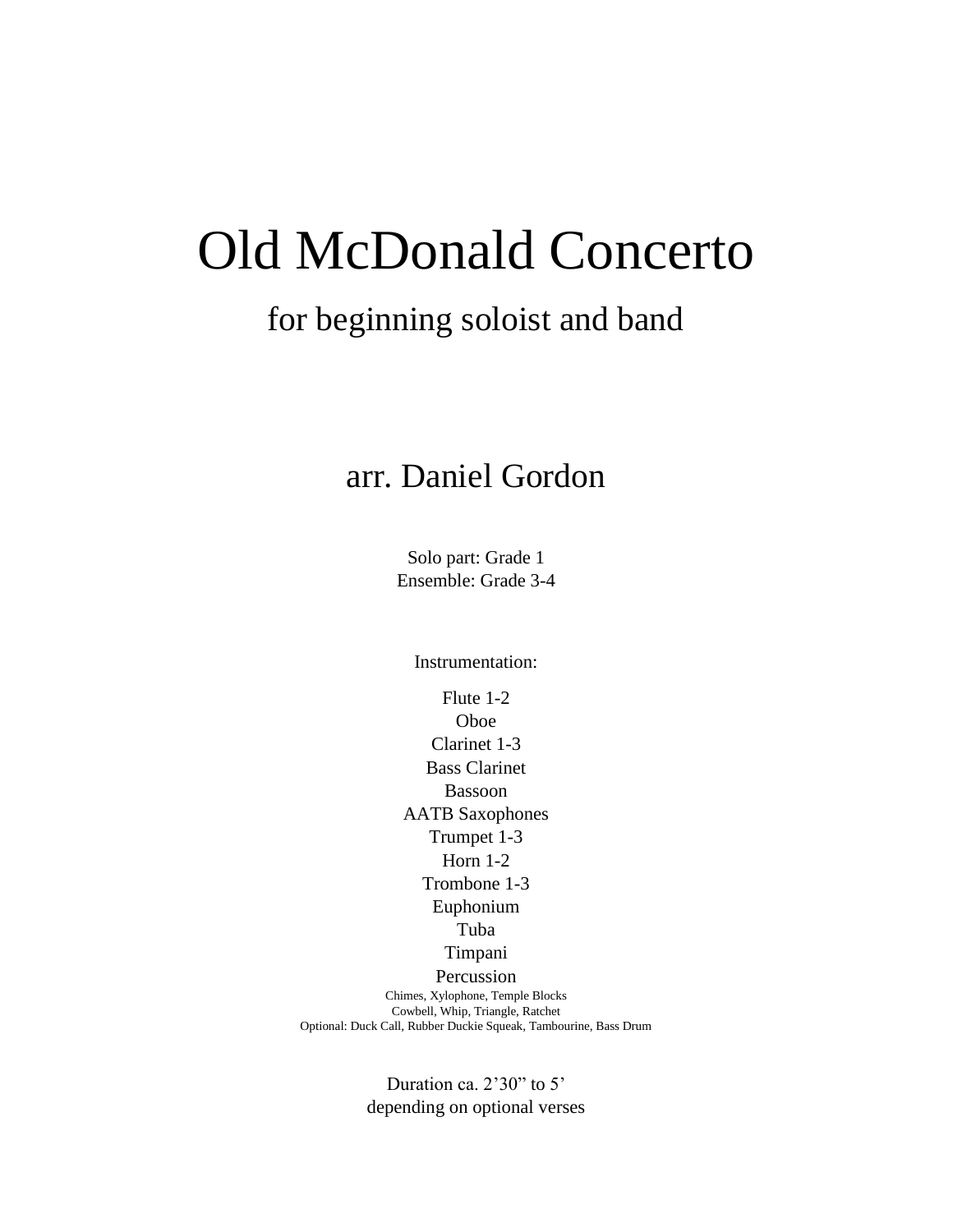#### Program Note

The idea of concertos for beginning players inspired me to write this piece. Beginners deserve to experience the thrill of being a concerto soloist just like older and more experienced players. I am grateful to Melanie Brooks for coordinating a number of composers to write other pieces like this as part of her doctoral studies.

The basis of this piece, the folk song *Old McDonald*, provides plenty of opportunity for musical fun and games. The animals in each verse are introduced with simple extended techniques from various instruments in the ensemble imitating the sounds of the animals. Each verse also uses pre-existing musical excerpts related to each animal. Some of the excerpts will be obvious to everyone; others are like little musical puzzles to be solved.

While writing this piece, I had the distinct feeling over and over again that someone should have written this piece a long time ago. I am pleased to be the person who finally did.

#### Notes to the Conductor

The goal of *Old McDonald Concerto* is to provide a concerto with a solo part playable by a beginning soloist and an ensemble accompaniment that is playable by a middle school band. Another goal is to provide a piece that is educational and enjoyable for both players and audiences.

There are several musical layers to the piece:

1. The solo part calls for only different 5 pitches, all of which, in the concert key of Eb, fall within the "first six" notes that beginning players learn on their instruments. The solo part is therefore playable by beginning players on almost every instrument in the standard concert band. (The exceptions are French horn and tenor saxophone; their solo parts are playable by slightly more advanced players. The tenor saxophone will require playing an octave higher than notated on the Bb solo part. Tubas can play the solo part using only the "first six" notes, but one octave below notation on the bass clef solo part.) In order to accommodate any solo instrument, a solo part is provided for C, F, Bb, Eb, and bass clef instruments.

2. The simple extended techniques that introduce the animals offer the opportunity for students to explore other extended techniques on their instruments.

3. Identifying the pre-existing musical excerpts in each verse is part of the fun of the piece. These excerpts provide material for teachable moments. Conductors can discuss where each excerpt comes from, who composed it, what its animal connection is, etc. For conductors who might not be familiar with all the excerpts, the source of each is listed below.

4. Each of the interludes between the verses uses a different musical device or technique. The first (4 before C) uses invertible counterpoint in diminution; the second (4 before E) uses "animalistic counterpoint"; the third (4 before G) uses quasi-*Klangfarbenmelodie*, with the Old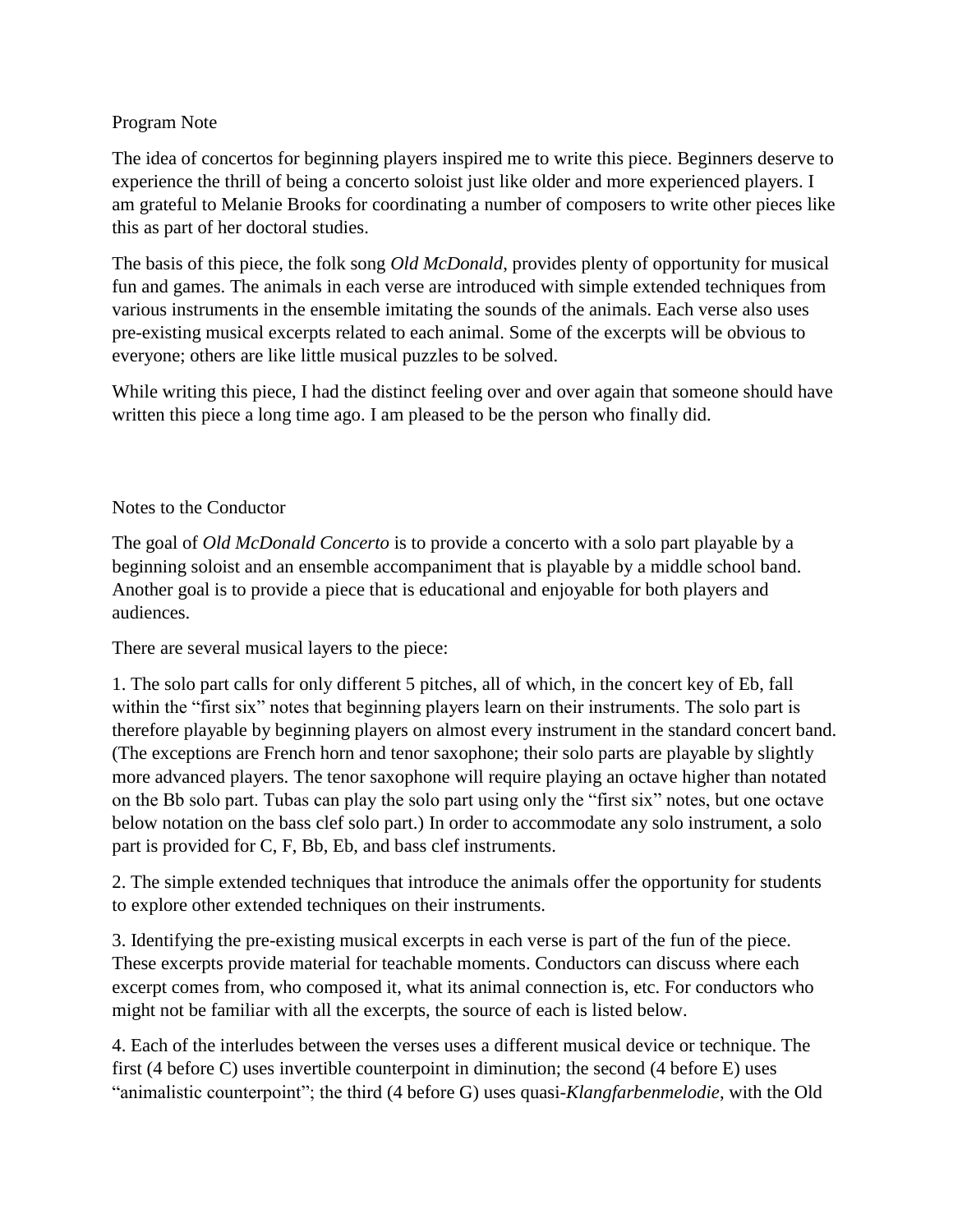McDonald melody implied by the various animal and percussion sounds; the fourth (4 before J) uses mirroring of the theme at a the interval of a third below, which creates a modulation to the key of C minor; and the last one (letter K) dispenses with an interlude altogether in favor of the soloist becoming a narrator.

5. Optional verses offer material for discussing musical form, open forms, and aleatory. The basic piece consists of the cow, horse, and geese verses. Performances should always include these three verses (the beginning up to and including one bar before E, and letter L to the end). Because the solo part works for so many instruments, there may be multiple soloists available. In that case, or if a single soloist has enough stamina, optional verses for duck, sheep, and shark may be added in any combination. If multiple soloists are used, they may play together, trade off verses, or use any other workable configuration. The cuts for the optional verses are indicated in the music.

#### Pre-existing musical excerpts:

Cow verse

- 5 after B: Robert Schumann's "The Happy Farmer," from *Album for the Young*, Op.68, No. 10.

Horse verse

- Letter D: Theme song from the 1960's American television show *Mr. Ed*, whose main character was a talking horse. The lyrics to the excerpt are "A horse is a horse, of course, of course."
- 3 after D: Excerpt from Gioachino Rossini's *William Tell Overture*, better known as the theme music for the opening of the 1950's American television show *The Lone Ranger*.

Duck verse

- Letter F: *Rubber Duckie*, song from the 1970s American educational television show *Sesame Street*. It was sung by the muppet character Ernie.

Sheep verse

- Letter H: Aria from J. S. Bach's Cantata, BWV 208, "Sheep May Safely Graze."
- 5 after H: *Mary Had a Little Lamb*.

Shark verse

- Letter K: Leitmotif for an impending shark attack from John Williams' movie soundtrack to *Jaws*.

Geese verse

- Letter M: Children's nursery song *Goosey Goosey Gander*.
- 3 after M: Repeating fragment from the Christmas carol *The Twelve Days of Christmas*: "On the sixth day of Christmas, my true love gave to me six geese a-laying." The fragment repeats six times.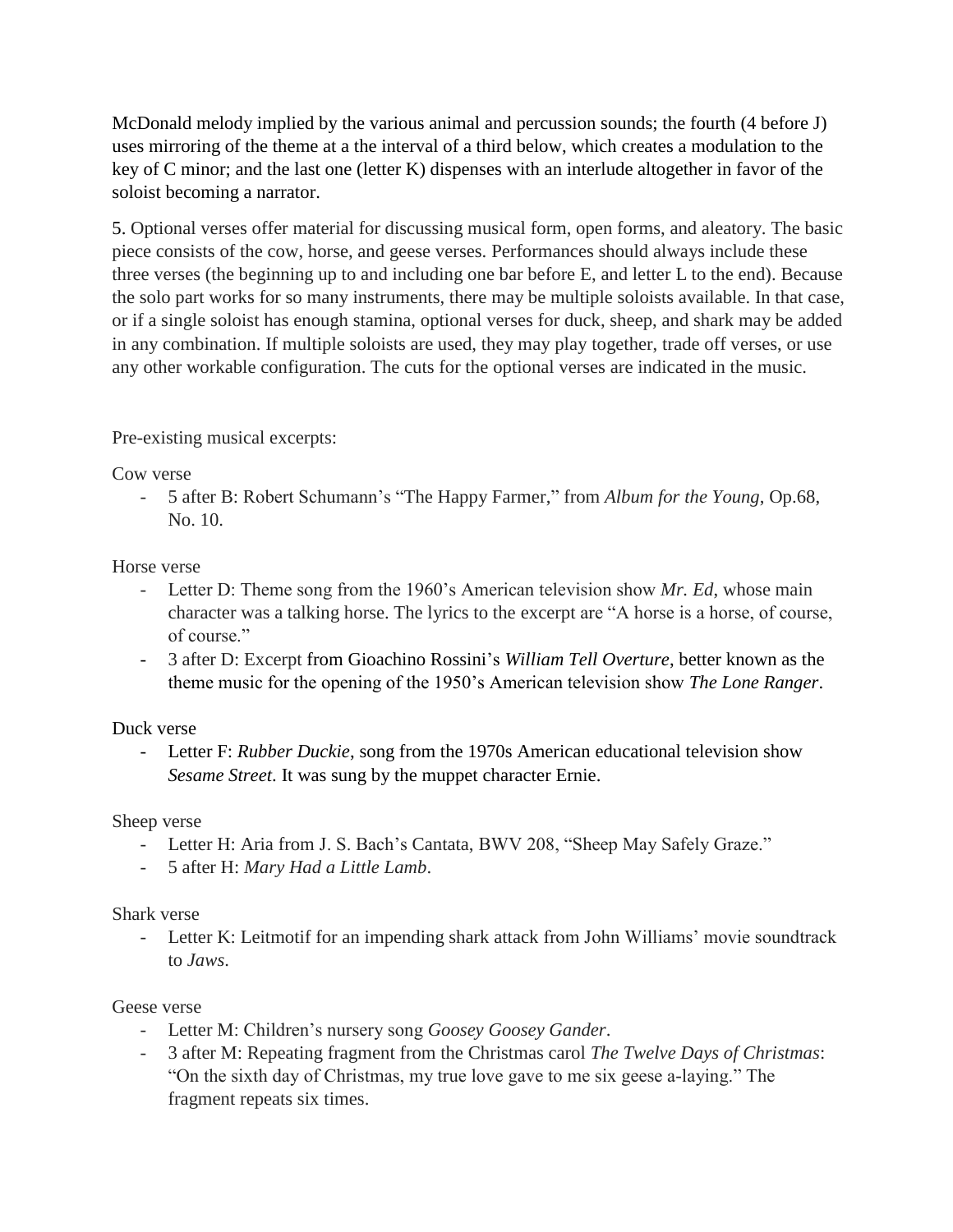## Old McDonald Concerto

for beginning soloist and band

arr. Daniel Gordon

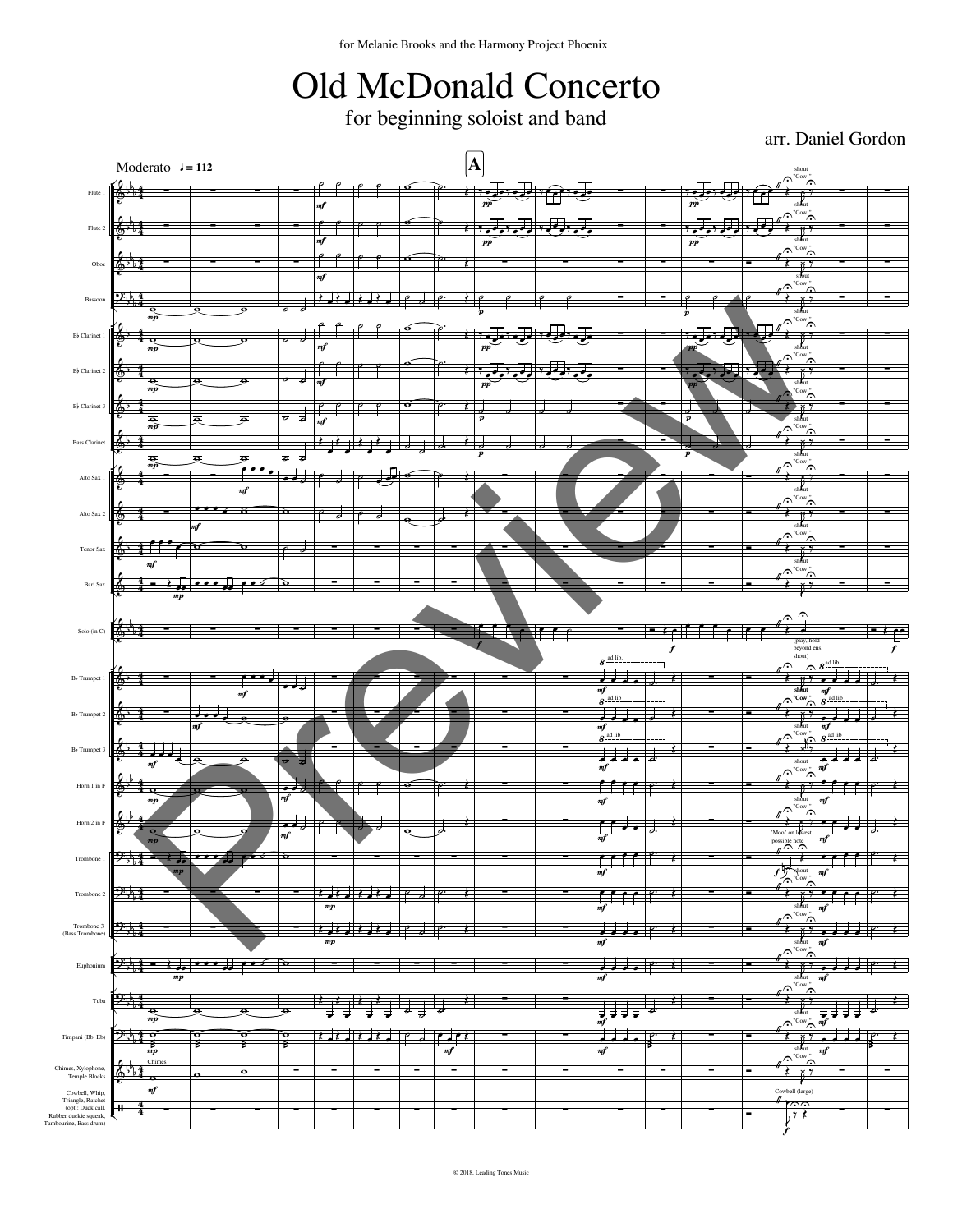

 $2 \left( \frac{1}{2} \right)$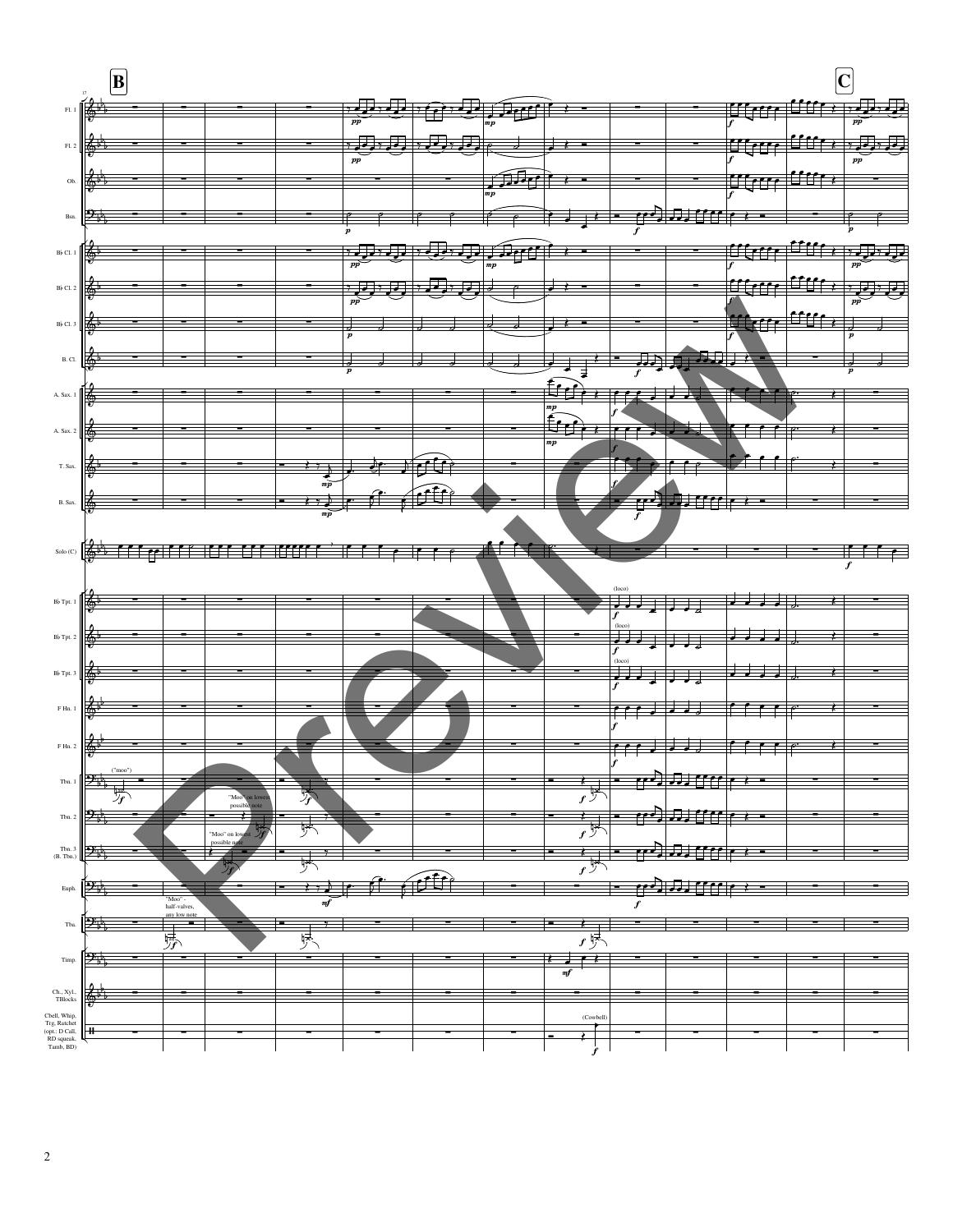

3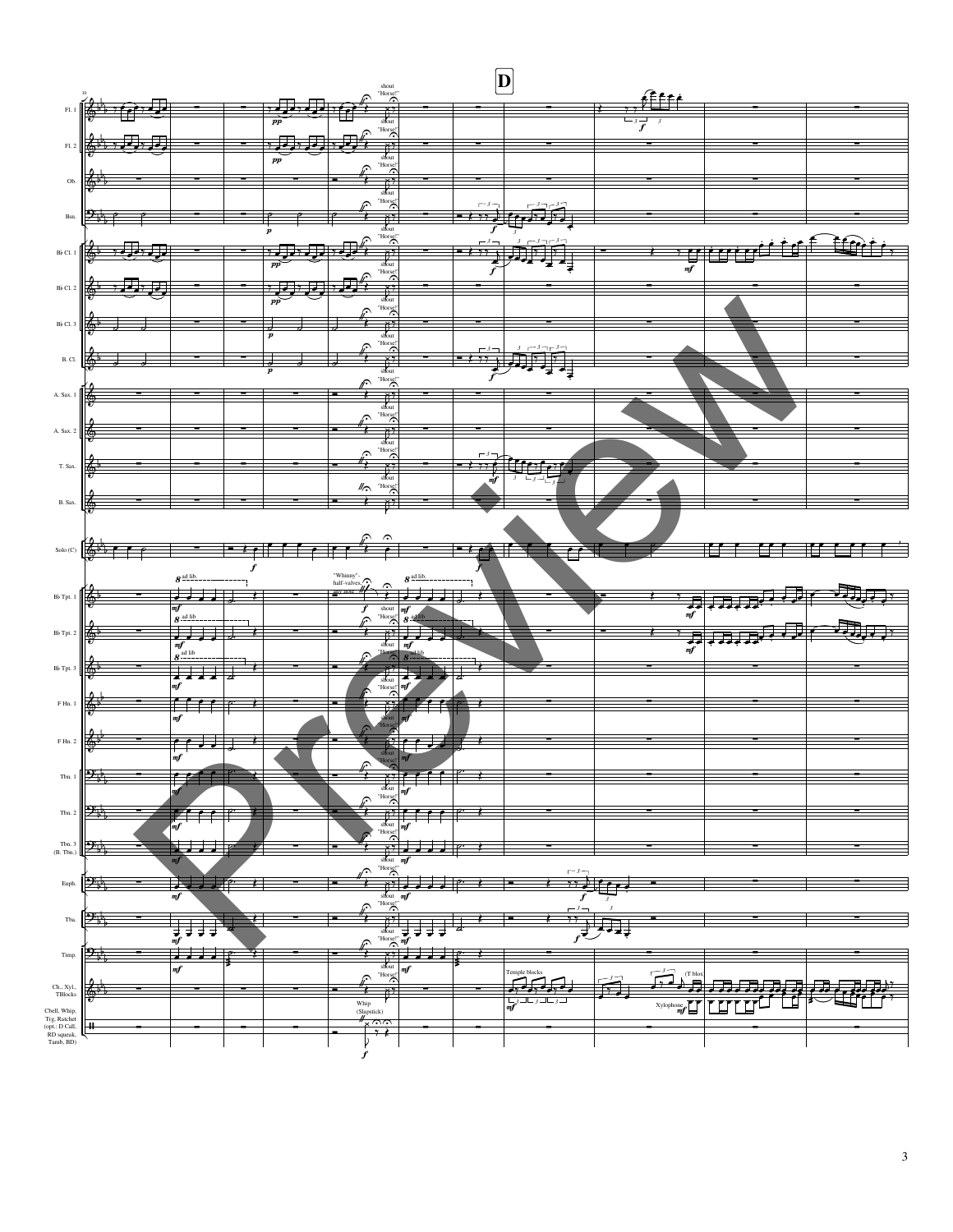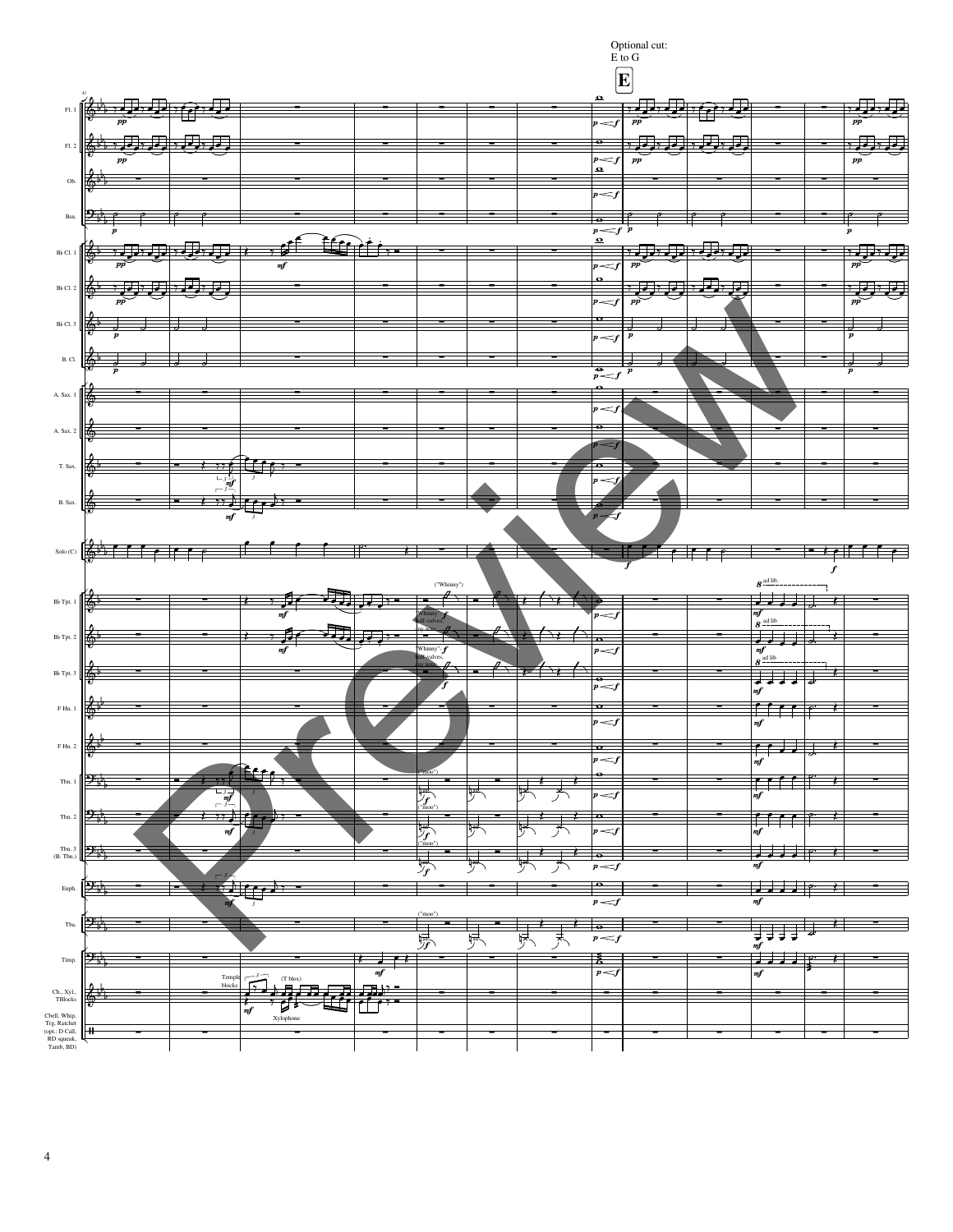

5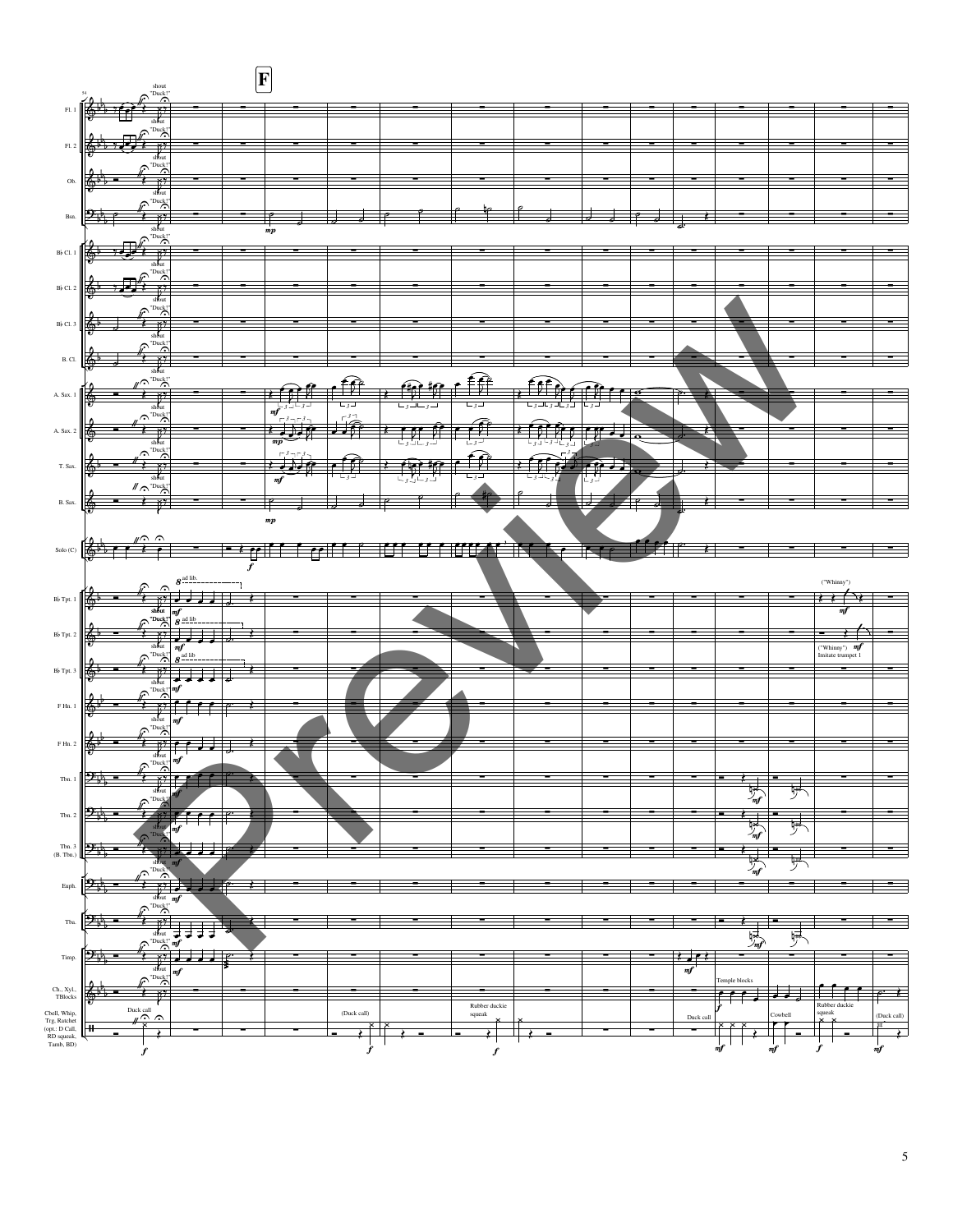

 $\sim$  6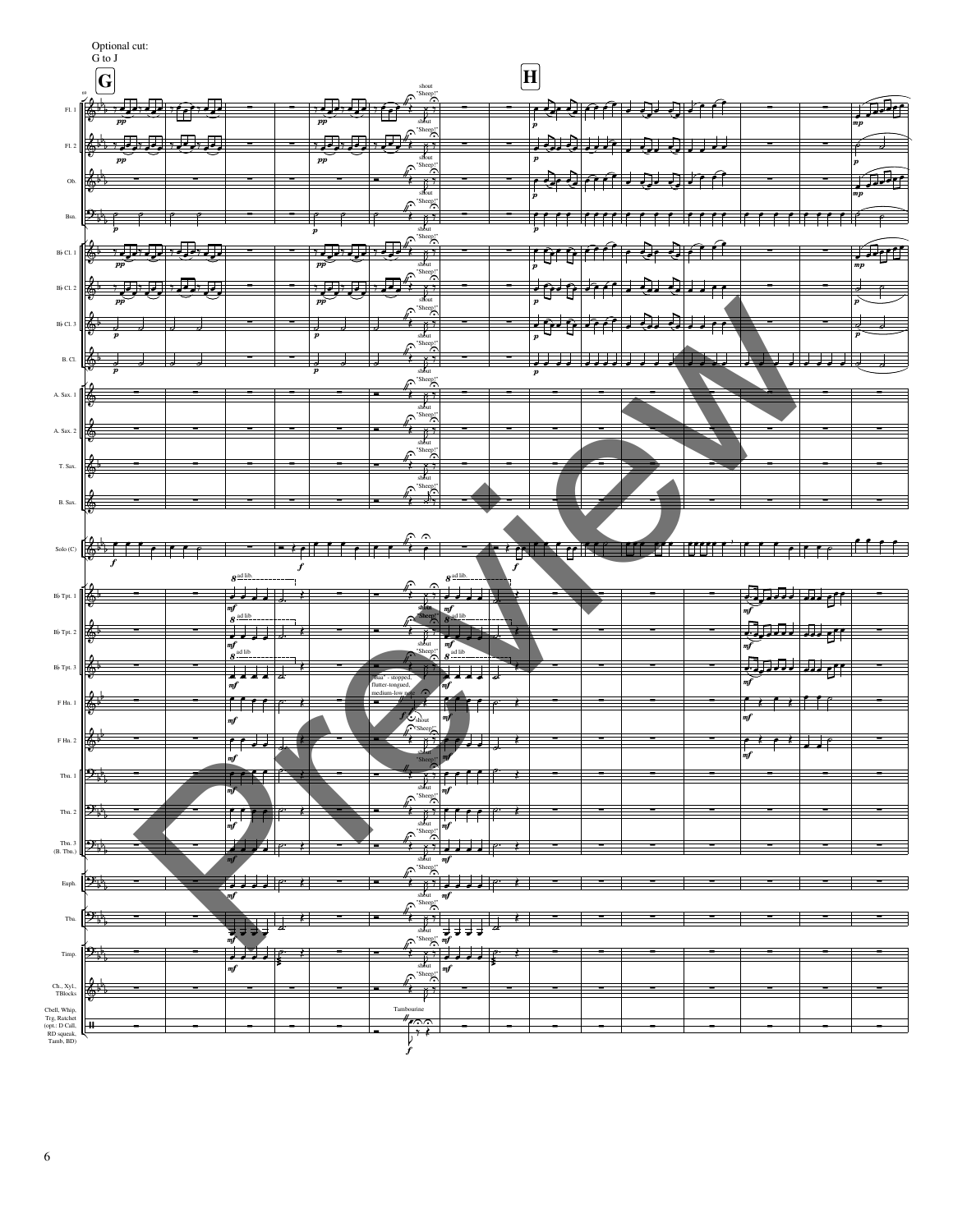

7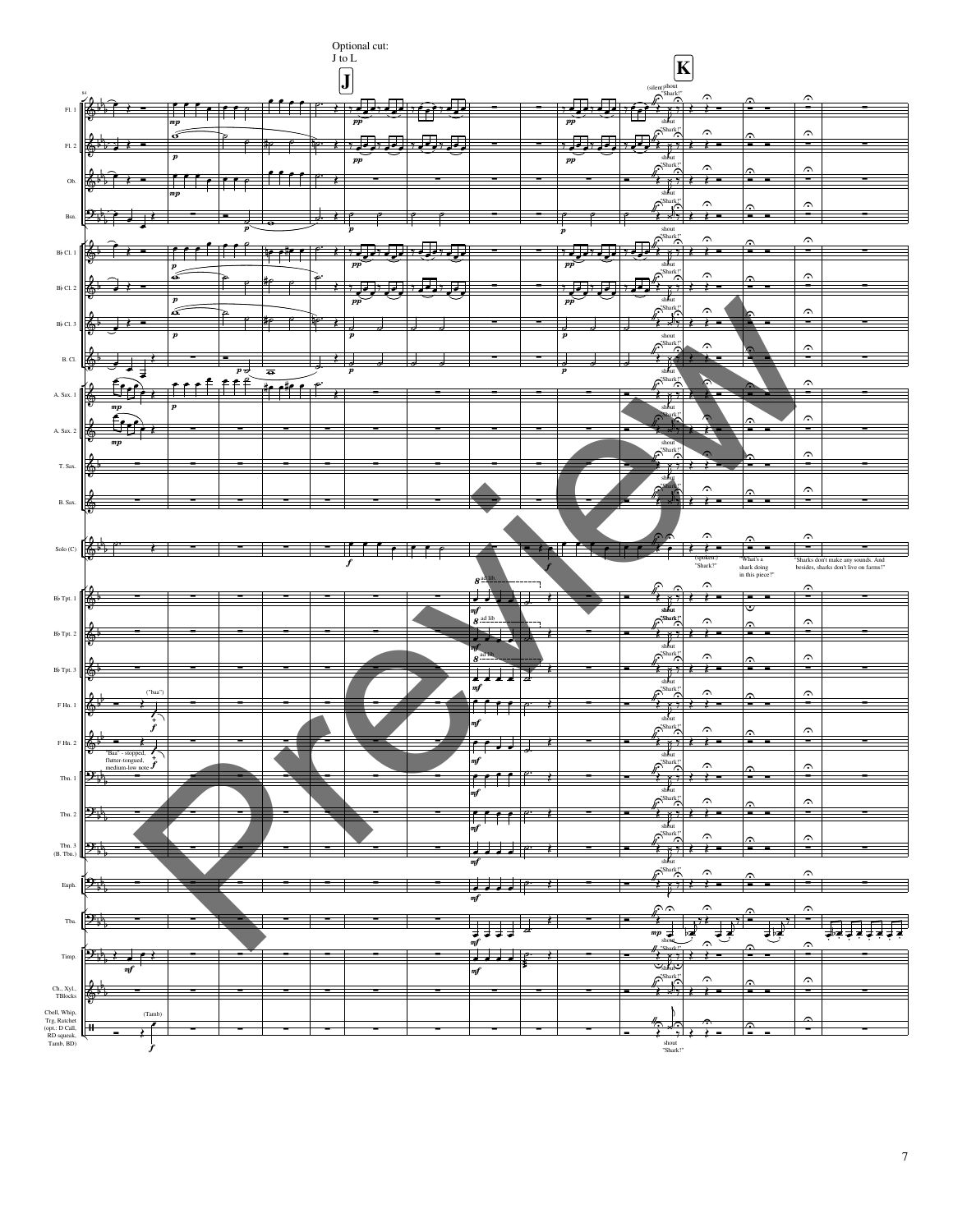| FL 1 25                                                                                                                                                                                                                                                                                                                                                   | $\frac{f^{k}f^{k}}{g^{k}} = \frac{f^{k}f^{k}}{g^{k}} = \frac{f^{k}f^{k}}{g^{k}} = \frac{f^{k}}{g^{k}} = \frac{f^{k}}{g^{k}} = \frac{f^{k}}{g^{k}} = \frac{f^{k}}{g^{k}} = \frac{f^{k}}{g^{k}} = \frac{f^{k}}{g^{k}} = \frac{f^{k}}{g^{k}} = \frac{f^{k}}{g^{k}} = \frac{f^{k}}{g^{k}} = \frac{f^{k}}{g^{k}} = \frac{f^{k}}{g^{k}} = \frac{f^{k}}{g^{k}} = \frac{f^{k}}{g^{k}} =$ |                                                                                                                                                                                                                                                                                                                                                                                                                                                                                                                                                 |                          |                                                                                                                                                                                                                                                                                           |                                       | _______________                                                                                                                                                                                                                                                                                                                                                                                                                                                                                                                                                 |              |
|-----------------------------------------------------------------------------------------------------------------------------------------------------------------------------------------------------------------------------------------------------------------------------------------------------------------------------------------------------------|----------------------------------------------------------------------------------------------------------------------------------------------------------------------------------------------------------------------------------------------------------------------------------------------------------------------------------------------------------------------------------|-------------------------------------------------------------------------------------------------------------------------------------------------------------------------------------------------------------------------------------------------------------------------------------------------------------------------------------------------------------------------------------------------------------------------------------------------------------------------------------------------------------------------------------------------|--------------------------|-------------------------------------------------------------------------------------------------------------------------------------------------------------------------------------------------------------------------------------------------------------------------------------------|---------------------------------------|-----------------------------------------------------------------------------------------------------------------------------------------------------------------------------------------------------------------------------------------------------------------------------------------------------------------------------------------------------------------------------------------------------------------------------------------------------------------------------------------------------------------------------------------------------------------|--------------|
|                                                                                                                                                                                                                                                                                                                                                           | $\overline{\phantom{a}}$                                                                                                                                                                                                                                                                                                                                                         |                                                                                                                                                                                                                                                                                                                                                                                                                                                                                                                                                 |                          | $\frac{1}{\sqrt{m}}$                                                                                                                                                                                                                                                                      |                                       |                                                                                                                                                                                                                                                                                                                                                                                                                                                                                                                                                                 |              |
|                                                                                                                                                                                                                                                                                                                                                           | $\sim$<br>$\sim$                                                                                                                                                                                                                                                                                                                                                                 |                                                                                                                                                                                                                                                                                                                                                                                                                                                                                                                                                 |                          | $\overline{\phantom{a}}$ , $\overline{a}$ , $\overline{a}$ , $\overline{a}$ , $\overline{a}$ , $\overline{a}$<br>10.0.0.0                                                                                                                                                                 |                                       |                                                                                                                                                                                                                                                                                                                                                                                                                                                                                                                                                                 |              |
|                                                                                                                                                                                                                                                                                                                                                           |                                                                                                                                                                                                                                                                                                                                                                                  |                                                                                                                                                                                                                                                                                                                                                                                                                                                                                                                                                 |                          |                                                                                                                                                                                                                                                                                           |                                       |                                                                                                                                                                                                                                                                                                                                                                                                                                                                                                                                                                 |              |
| $\frac{1}{6}$                                                                                                                                                                                                                                                                                                                                             | ____<br>—— <b>—</b>                                                                                                                                                                                                                                                                                                                                                              | يغني                                                                                                                                                                                                                                                                                                                                                                                                                                                                                                                                            |                          | <u>— 1920-</u><br>--                                                                                                                                                                                                                                                                      | $  \frac{y}{2}$ $\frac{y}{2}$         | ______________<br><b>SUCK</b> on la                                                                                                                                                                                                                                                                                                                                                                                                                                                                                                                             | $\sim$       |
|                                                                                                                                                                                                                                                                                                                                                           | <u>—</u><br>--                                                                                                                                                                                                                                                                                                                                                                   |                                                                                                                                                                                                                                                                                                                                                                                                                                                                                                                                                 | emove boca<br>--         | $\sim$<br>$\sim$<br>$\overline{\phantom{a}}$                                                                                                                                                                                                                                              |                                       | end of bocallwith<br>$\overrightarrow{p}$ $\overrightarrow{p}$ $\overrightarrow{q}$ $\overrightarrow{r}$ $\overrightarrow{r}$ $\overrightarrow{r}$ $\overrightarrow{r}$ $\overrightarrow{r}$ $\overrightarrow{r}$ $\overrightarrow{r}$ $\overrightarrow{r}$ $\overrightarrow{r}$ $\overrightarrow{r}$ $\overrightarrow{r}$ $\overrightarrow{r}$ $\overrightarrow{r}$ $\overrightarrow{r}$ $\overrightarrow{r}$ $\overrightarrow{r}$ $\overrightarrow{r}$ $\overrightarrow{r}$ $\overrightarrow{r}$ $\overrightarrow{r}$ $\overrightarrow{r}$ $\overrightarrow{$ |              |
| Bsn. $2\frac{1}{\sqrt{2}}$                                                                                                                                                                                                                                                                                                                                |                                                                                                                                                                                                                                                                                                                                                                                  | $\sqrt{2}$                                                                                                                                                                                                                                                                                                                                                                                                                                                                                                                                      |                          |                                                                                                                                                                                                                                                                                           |                                       | یں م                                                                                                                                                                                                                                                                                                                                                                                                                                                                                                                                                            |              |
| $B \triangleright$ Cl. 1 $\overrightarrow{AB}$                                                                                                                                                                                                                                                                                                            | $\sim$<br>╶<br>--                                                                                                                                                                                                                                                                                                                                                                | ▁▗▁▁▁▏                                                                                                                                                                                                                                                                                                                                                                                                                                                                                                                                          |                          | $\frac{1}{\sqrt{2}}\left \frac{1}{\sqrt{2}}\left(\frac{1}{\sqrt{2}}\right)^{\frac{1}{2}}\right \sqrt{2}\left \frac{1}{\sqrt{2}}\right \sqrt{2}\left \frac{1}{\sqrt{2}}\right $                                                                                                            |                                       | $\overline{a}$ , $\overline{a}$ , $\overline{a}$ , $\overline{a}$ , $\overline{a}$ , $\overline{a}$ , $\overline{a}$ , $\overline{a}$ , $\overline{a}$                                                                                                                                                                                                                                                                                                                                                                                                          |              |
|                                                                                                                                                                                                                                                                                                                                                           |                                                                                                                                                                                                                                                                                                                                                                                  |                                                                                                                                                                                                                                                                                                                                                                                                                                                                                                                                                 |                          |                                                                                                                                                                                                                                                                                           |                                       |                                                                                                                                                                                                                                                                                                                                                                                                                                                                                                                                                                 |              |
| $B \triangleright C1.2$                                                                                                                                                                                                                                                                                                                                   | —— <b>—</b><br>╶                                                                                                                                                                                                                                                                                                                                                                 | $\frac{1}{\sqrt{y}}$                                                                                                                                                                                                                                                                                                                                                                                                                                                                                                                            |                          | $\left  \cdot \mathcal{L} \right  \cdot \mathcal{L} \cdot \mathcal{L} = \left  \cdot \mathcal{L} \right  \cdot \mathcal{L} \cdot \mathcal{L}$                                                                                                                                             |                                       | $\blacksquare$ $\blacksquare$                                                                                                                                                                                                                                                                                                                                                                                                                                                                                                                                   |              |
|                                                                                                                                                                                                                                                                                                                                                           |                                                                                                                                                                                                                                                                                                                                                                                  |                                                                                                                                                                                                                                                                                                                                                                                                                                                                                                                                                 |                          | $\overline{\phantom{a}}$                                                                                                                                                                                                                                                                  |                                       |                                                                                                                                                                                                                                                                                                                                                                                                                                                                                                                                                                 |              |
| $B \triangleright C1.3$                                                                                                                                                                                                                                                                                                                                   | <u>—</u>                                                                                                                                                                                                                                                                                                                                                                         | ্ননেন                                                                                                                                                                                                                                                                                                                                                                                                                                                                                                                                           |                          | $\equiv$ $\equiv$                                                                                                                                                                                                                                                                         |                                       |                                                                                                                                                                                                                                                                                                                                                                                                                                                                                                                                                                 | --           |
| B.Cl. $\sqrt{A}$                                                                                                                                                                                                                                                                                                                                          | $\sim$ $\sim$<br>$\overline{\phantom{a}}$                                                                                                                                                                                                                                                                                                                                        | $mp \equiv f f$                                                                                                                                                                                                                                                                                                                                                                                                                                                                                                                                 | $\overline{\phantom{a}}$ | $\sim$ $\sim$                                                                                                                                                                                                                                                                             | $\overline{\phantom{a}}$              | $\frac{m}{\alpha}$ neck on<br>$\rightarrow$                                                                                                                                                                                                                                                                                                                                                                                                                                                                                                                     |              |
|                                                                                                                                                                                                                                                                                                                                                           |                                                                                                                                                                                                                                                                                                                                                                                  | <u>أأخاخ فتحافظ أن</u>                                                                                                                                                                                                                                                                                                                                                                                                                                                                                                                          |                          |                                                                                                                                                                                                                                                                                           |                                       |                                                                                                                                                                                                                                                                                                                                                                                                                                                                                                                                                                 |              |
| A. Sax. 1                                                                                                                                                                                                                                                                                                                                                 | $\sim$ $\sim$<br><u> 1900 - 1911 - 1911 - 1911 - 1911 - 1911 - 1911 - 1911 - 1911 - 1911 - 1911 - 1911 - 1911 - 1911 - 1911 - 19</u>                                                                                                                                                                                                                                             | $\mathbb{C}$ $\mathbb{C}$ $^*$                                                                                                                                                                                                                                                                                                                                                                                                                                                                                                                  | $\mathbf{r}$             | ————<br>$\mathbf{r}$ and $\mathbf{r}$                                                                                                                                                                                                                                                     | ---                                   | $\sqrt{1-\frac{1}{2}}$                                                                                                                                                                                                                                                                                                                                                                                                                                                                                                                                          |              |
|                                                                                                                                                                                                                                                                                                                                                           |                                                                                                                                                                                                                                                                                                                                                                                  | mf — ff<br><u>ئى ئىل</u>                                                                                                                                                                                                                                                                                                                                                                                                                                                                                                                        |                          |                                                                                                                                                                                                                                                                                           |                                       |                                                                                                                                                                                                                                                                                                                                                                                                                                                                                                                                                                 |              |
| A. Sax. 2                                                                                                                                                                                                                                                                                                                                                 | — <b>—</b><br>_____                                                                                                                                                                                                                                                                                                                                                              | mf — ff                                                                                                                                                                                                                                                                                                                                                                                                                                                                                                                                         | $\overline{\phantom{a}}$ | --                                                                                                                                                                                                                                                                                        |                                       |                                                                                                                                                                                                                                                                                                                                                                                                                                                                                                                                                                 |              |
| T. Sax. $\sqrt{2}$                                                                                                                                                                                                                                                                                                                                        | $\sim$ $\sim$<br>$\sim$                                                                                                                                                                                                                                                                                                                                                          |                                                                                                                                                                                                                                                                                                                                                                                                                                                                                                                                                 | $\sim$                   | $\mathcal{L}(\mathcal{L})$<br>$\mathbf{r}$                                                                                                                                                                                                                                                |                                       |                                                                                                                                                                                                                                                                                                                                                                                                                                                                                                                                                                 | $\mathbf{r}$ |
|                                                                                                                                                                                                                                                                                                                                                           |                                                                                                                                                                                                                                                                                                                                                                                  |                                                                                                                                                                                                                                                                                                                                                                                                                                                                                                                                                 |                          |                                                                                                                                                                                                                                                                                           |                                       |                                                                                                                                                                                                                                                                                                                                                                                                                                                                                                                                                                 |              |
| B. Sax. $\sqrt{2}$                                                                                                                                                                                                                                                                                                                                        | $\sim$                                                                                                                                                                                                                                                                                                                                                                           | $\sqrt{2}$                                                                                                                                                                                                                                                                                                                                                                                                                                                                                                                                      | $\sim$                   | <u>i gr</u><br>___<br>— <i>—</i>                                                                                                                                                                                                                                                          | neck only<br>$\overline{\phantom{a}}$ | $\frac{1}{2}$ $\frac{1}{2}$ $\frac{1}{2}$ $\frac{1}{2}$ $\frac{1}{2}$ $\frac{1}{2}$ $\frac{1}{2}$ $\frac{1}{2}$ $\frac{1}{2}$ $\frac{1}{2}$ $\frac{1}{2}$ $\frac{1}{2}$ $\frac{1}{2}$ $\frac{1}{2}$ $\frac{1}{2}$ $\frac{1}{2}$ $\frac{1}{2}$ $\frac{1}{2}$ $\frac{1}{2}$ $\frac{1}{2}$ $\frac{1}{2}$ $\frac{1}{2}$                                                                                                                                                                                                                                             |              |
|                                                                                                                                                                                                                                                                                                                                                           |                                                                                                                                                                                                                                                                                                                                                                                  | $p \longrightarrow f$                                                                                                                                                                                                                                                                                                                                                                                                                                                                                                                           | neck                     |                                                                                                                                                                                                                                                                                           |                                       |                                                                                                                                                                                                                                                                                                                                                                                                                                                                                                                                                                 |              |
| Solo (C) $\left\{ \bigotimes^{\mathbf{p}} \mathbf{b}^{\mathbf{p}} \right\}$                                                                                                                                                                                                                                                                               | $\equiv$<br>--                                                                                                                                                                                                                                                                                                                                                                   | <u> a shekara ta 1999 a shekara ta 1999 a shekara ta 1999 a shekara ta 1999 a shekara ta 1999 a shekara ta 1999 a </u>                                                                                                                                                                                                                                                                                                                                                                                                                          |                          | <u> Albert e le commune de la commune de la commune de la commune de la commune de la commune de la commune de la</u>                                                                                                                                                                     |                                       |                                                                                                                                                                                                                                                                                                                                                                                                                                                                                                                                                                 |              |
|                                                                                                                                                                                                                                                                                                                                                           |                                                                                                                                                                                                                                                                                                                                                                                  |                                                                                                                                                                                                                                                                                                                                                                                                                                                                                                                                                 |                          |                                                                                                                                                                                                                                                                                           |                                       |                                                                                                                                                                                                                                                                                                                                                                                                                                                                                                                                                                 |              |
| B Tpt. 1                                                                                                                                                                                                                                                                                                                                                  | $\sim$<br>$\mathbf{r}$ and $\mathbf{r}$                                                                                                                                                                                                                                                                                                                                          |                                                                                                                                                                                                                                                                                                                                                                                                                                                                                                                                                 | $\sim$ $\sim$            | $\frac{1}{\sqrt{2}}$                                                                                                                                                                                                                                                                      |                                       |                                                                                                                                                                                                                                                                                                                                                                                                                                                                                                                                                                 |              |
|                                                                                                                                                                                                                                                                                                                                                           |                                                                                                                                                                                                                                                                                                                                                                                  | ن فل<br>$m f \leq f f$                                                                                                                                                                                                                                                                                                                                                                                                                                                                                                                          |                          |                                                                                                                                                                                                                                                                                           |                                       |                                                                                                                                                                                                                                                                                                                                                                                                                                                                                                                                                                 |              |
| $\mathbf{B}$ Tpt. 2                                                                                                                                                                                                                                                                                                                                       | $-$<br>$-$<br>——                                                                                                                                                                                                                                                                                                                                                                 | يخاتبني                                                                                                                                                                                                                                                                                                                                                                                                                                                                                                                                         |                          |                                                                                                                                                                                                                                                                                           |                                       | $\frac{1}{2}$ , $\frac{1}{2}$ , $\frac{1}{2}$ , $\frac{1}{2}$ , $\frac{1}{2}$ , $\frac{1}{2}$ , $\frac{1}{2}$ , $\frac{1}{2}$ , $\frac{1}{2}$ , $\frac{1}{2}$ , $\frac{1}{2}$                                                                                                                                                                                                                                                                                                                                                                                   |              |
|                                                                                                                                                                                                                                                                                                                                                           |                                                                                                                                                                                                                                                                                                                                                                                  | mf — ff                                                                                                                                                                                                                                                                                                                                                                                                                                                                                                                                         |                          |                                                                                                                                                                                                                                                                                           |                                       |                                                                                                                                                                                                                                                                                                                                                                                                                                                                                                                                                                 |              |
| $\mathbf{B}$ Tpt. 3                                                                                                                                                                                                                                                                                                                                       | $-$<br><u> — 1950 — 1950 — 1950 — 1950 — 1950 — 1950 — 1950 — 1950 — 1950 — 1950 — 1950 — 1950 — 1950 — 1950 — 1950 — 19</u>                                                                                                                                                                                                                                                     | <u>का स्</u> र                                                                                                                                                                                                                                                                                                                                                                                                                                                                                                                                  |                          | $\frac{1}{2}$                                                                                                                                                                                                                                                                             |                                       |                                                                                                                                                                                                                                                                                                                                                                                                                                                                                                                                                                 |              |
|                                                                                                                                                                                                                                                                                                                                                           | $\mathbf{r}$                                                                                                                                                                                                                                                                                                                                                                     | $mp \equiv$                                                                                                                                                                                                                                                                                                                                                                                                                                                                                                                                     |                          | $\overline{\phantom{a}}$                                                                                                                                                                                                                                                                  |                                       |                                                                                                                                                                                                                                                                                                                                                                                                                                                                                                                                                                 |              |
| FHn. 1 $\sqrt{A^2}$                                                                                                                                                                                                                                                                                                                                       | $\overline{\phantom{a}}$                                                                                                                                                                                                                                                                                                                                                         | $\sqrt{2}$                                                                                                                                                                                                                                                                                                                                                                                                                                                                                                                                      |                          |                                                                                                                                                                                                                                                                                           |                                       |                                                                                                                                                                                                                                                                                                                                                                                                                                                                                                                                                                 |              |
| $F$ Hn. 2                                                                                                                                                                                                                                                                                                                                                 | <u> The Common Section of</u><br>$ -$                                                                                                                                                                                                                                                                                                                                            | <b>KILL</b>                                                                                                                                                                                                                                                                                                                                                                                                                                                                                                                                     |                          | $\frac{1}{2}$ $\frac{1}{2}$ $\frac{1}{2}$ $\frac{1}{2}$ $\frac{1}{2}$ $\frac{1}{2}$ $\frac{1}{2}$ $\frac{1}{2}$ $\frac{1}{2}$ $\frac{1}{2}$ $\frac{1}{2}$ $\frac{1}{2}$ $\frac{1}{2}$ $\frac{1}{2}$ $\frac{1}{2}$                                                                         |                                       |                                                                                                                                                                                                                                                                                                                                                                                                                                                                                                                                                                 |              |
|                                                                                                                                                                                                                                                                                                                                                           |                                                                                                                                                                                                                                                                                                                                                                                  |                                                                                                                                                                                                                                                                                                                                                                                                                                                                                                                                                 |                          |                                                                                                                                                                                                                                                                                           |                                       |                                                                                                                                                                                                                                                                                                                                                                                                                                                                                                                                                                 |              |
| $T_{\text{bn.1}}$ $2\frac{1}{7}$                                                                                                                                                                                                                                                                                                                          | $\equiv$                                                                                                                                                                                                                                                                                                                                                                         | $\mathbb{C}$ if if $\mathbb{Z}$                                                                                                                                                                                                                                                                                                                                                                                                                                                                                                                 |                          | $\frac{1}{2}$ , $\frac{1}{2}$ , $\frac{1}{2}$ , $\frac{1}{2}$ , $\frac{1}{2}$ , $\frac{1}{2}$ , $\frac{1}{2}$ , $\frac{1}{2}$ , $\frac{1}{2}$ , $\frac{1}{2}$ , $\frac{1}{2}$ , $\frac{1}{2}$ , $\frac{1}{2}$ , $\frac{1}{2}$ , $\frac{1}{2}$ , $\frac{1}{2}$<br>$\overline{\phantom{a}}$ |                                       |                                                                                                                                                                                                                                                                                                                                                                                                                                                                                                                                                                 |              |
|                                                                                                                                                                                                                                                                                                                                                           |                                                                                                                                                                                                                                                                                                                                                                                  | $\longrightarrow f$                                                                                                                                                                                                                                                                                                                                                                                                                                                                                                                             |                          |                                                                                                                                                                                                                                                                                           |                                       |                                                                                                                                                                                                                                                                                                                                                                                                                                                                                                                                                                 |              |
| Tbn. 2 $2\frac{1}{2}$                                                                                                                                                                                                                                                                                                                                     | <u>та на т</u><br>$mp$ —                                                                                                                                                                                                                                                                                                                                                         | —<br>—                                                                                                                                                                                                                                                                                                                                                                                                                                                                                                                                          | $\overline{\phantom{a}}$ | <u>-</u>  {{ }{ }}{ }}{}}{{}}{}}{{ }{ }}{}}{}}{}                                                                                                                                                                                                                                          |                                       |                                                                                                                                                                                                                                                                                                                                                                                                                                                                                                                                                                 |              |
| Tbn. 3 $\boxed{2+1}$                                                                                                                                                                                                                                                                                                                                      |                                                                                                                                                                                                                                                                                                                                                                                  |                                                                                                                                                                                                                                                                                                                                                                                                                                                                                                                                                 | $\overline{\phantom{a}}$ | $\frac{1}{2}$<br>▜▆▓▀▀                                                                                                                                                                                                                                                                    |                                       |                                                                                                                                                                                                                                                                                                                                                                                                                                                                                                                                                                 |              |
|                                                                                                                                                                                                                                                                                                                                                           |                                                                                                                                                                                                                                                                                                                                                                                  | $\sum_{p}$                                                                                                                                                                                                                                                                                                                                                                                                                                                                                                                                      |                          |                                                                                                                                                                                                                                                                                           |                                       |                                                                                                                                                                                                                                                                                                                                                                                                                                                                                                                                                                 |              |
| Euph. $2\frac{1}{2}$                                                                                                                                                                                                                                                                                                                                      | --                                                                                                                                                                                                                                                                                                                                                                               | $\begin{array}{c} \begin{array}{c} \hline \text{else} \end{array} & \begin{array}{c} \text{else} \end{array} & \begin{array}{c} \text{else} \end{array} & \begin{array}{c} \text{else} \end{array} & \begin{array}{c} \text{else} \end{array} & \begin{array}{c} \text{else} \end{array} & \begin{array}{c} \text{else} \end{array} & \begin{array}{c} \text{else} \end{array} & \begin{array}{c} \text{else} \end{array} & \begin{array}{c} \text{else} \end{array} & \begin{array}{c} \text{else} \end{array} & \begin{array}{c} \text{else}$ |                          | $\frac{1}{2}$<br>$\overline{\phantom{a}}$                                                                                                                                                                                                                                                 |                                       |                                                                                                                                                                                                                                                                                                                                                                                                                                                                                                                                                                 |              |
|                                                                                                                                                                                                                                                                                                                                                           |                                                                                                                                                                                                                                                                                                                                                                                  |                                                                                                                                                                                                                                                                                                                                                                                                                                                                                                                                                 |                          |                                                                                                                                                                                                                                                                                           |                                       |                                                                                                                                                                                                                                                                                                                                                                                                                                                                                                                                                                 |              |
|                                                                                                                                                                                                                                                                                                                                                           | $\begin{picture}(130,10) \put(0,0){\line(1,0){155}} \put(15,0){\line(1,0){155}} \put(15,0){\line(1,0){155}} \put(15,0){\line(1,0){155}} \put(15,0){\line(1,0){155}} \put(15,0){\line(1,0){155}} \put(15,0){\line(1,0){155}} \put(15,0){\line(1,0){155}} \put(15,0){\line(1,0){155}} \put(15,0){\line(1,0){155}} \put(15,0){\line(1,0){155}}$                                     |                                                                                                                                                                                                                                                                                                                                                                                                                                                                                                                                                 |                          | $\sim$<br>チチチチ                                                                                                                                                                                                                                                                            |                                       |                                                                                                                                                                                                                                                                                                                                                                                                                                                                                                                                                                 |              |
|                                                                                                                                                                                                                                                                                                                                                           |                                                                                                                                                                                                                                                                                                                                                                                  |                                                                                                                                                                                                                                                                                                                                                                                                                                                                                                                                                 | --                       | $\overline{\phantom{a}}$                                                                                                                                                                                                                                                                  | $\overline{\phantom{a}}$              |                                                                                                                                                                                                                                                                                                                                                                                                                                                                                                                                                                 |              |
| $\begin{picture}(2,4) \put(0,0){\line(1,0){10}} \put(1,0){\line(1,0){10}} \put(1,0){\line(1,0){10}} \put(1,0){\line(1,0){10}} \put(1,0){\line(1,0){10}} \put(1,0){\line(1,0){10}} \put(1,0){\line(1,0){10}} \put(1,0){\line(1,0){10}} \put(1,0){\line(1,0){10}} \put(1,0){\line(1,0){10}} \put(1,0){\line(1,0){10}} \put(1,0){\line(1,0){10}} \put(1,0){$ | $\overline{a}$ , $\overline{a}$ , $\overline{a}$ , $\overline{a}$ , $\overline{a}$                                                                                                                                                                                                                                                                                               |                                                                                                                                                                                                                                                                                                                                                                                                                                                                                                                                                 |                          | $\left  \bullet \bullet \bullet \bullet \right _{\xi}$                                                                                                                                                                                                                                    |                                       | $\frac{1}{2}$ $\frac{1}{2}$ $\frac{1}{2}$ $\frac{1}{2}$ $\frac{1}{2}$ $\frac{1}{2}$ $\frac{1}{2}$ $\frac{1}{2}$ $\frac{1}{2}$ $\frac{1}{2}$ $\frac{1}{2}$ $\frac{1}{2}$ $\frac{1}{2}$ $\frac{1}{2}$ $\frac{1}{2}$ $\frac{1}{2}$ $\frac{1}{2}$ $\frac{1}{2}$ $\frac{1}{2}$ $\frac{1}{2}$ $\frac{1}{2}$ $\frac{1}{2}$                                                                                                                                                                                                                                             |              |
| $\Gamma_{\text{Blocks}}$                                                                                                                                                                                                                                                                                                                                  | $ -$<br>$ -$                                                                                                                                                                                                                                                                                                                                                                     | Xylophone $\mathbb{Z}^p$<br>$\left  \cdot \right $ $\left  \cdot \right $                                                                                                                                                                                                                                                                                                                                                                                                                                                                       | $\overline{\phantom{a}}$ | _______________<br><u>— — —</u>                                                                                                                                                                                                                                                           | $  \frac{1}{2}$ $\frac{1}{2}$         |                                                                                                                                                                                                                                                                                                                                                                                                                                                                                                                                                                 |              |
| Cbell, Whip,                                                                                                                                                                                                                                                                                                                                              | Bass drum                                                                                                                                                                                                                                                                                                                                                                        |                                                                                                                                                                                                                                                                                                                                                                                                                                                                                                                                                 |                          |                                                                                                                                                                                                                                                                                           |                                       | Triangle                                                                                                                                                                                                                                                                                                                                                                                                                                                                                                                                                        |              |
| Trg, Ratchet<br>(opt.: D Call,<br>RD squeak,                                                                                                                                                                                                                                                                                                              | <del>▁▗▕▟▕▖▟▕▏▁▁▝▁▁▁▕</del> ▃                                                                                                                                                                                                                                                                                                                                                    |                                                                                                                                                                                                                                                                                                                                                                                                                                                                                                                                                 |                          |                                                                                                                                                                                                                                                                                           | + <del>-</del>                        |                                                                                                                                                                                                                                                                                                                                                                                                                                                                                                                                                                 |              |
|                                                                                                                                                                                                                                                                                                                                                           |                                                                                                                                                                                                                                                                                                                                                                                  |                                                                                                                                                                                                                                                                                                                                                                                                                                                                                                                                                 |                          |                                                                                                                                                                                                                                                                                           |                                       |                                                                                                                                                                                                                                                                                                                                                                                                                                                                                                                                                                 |              |